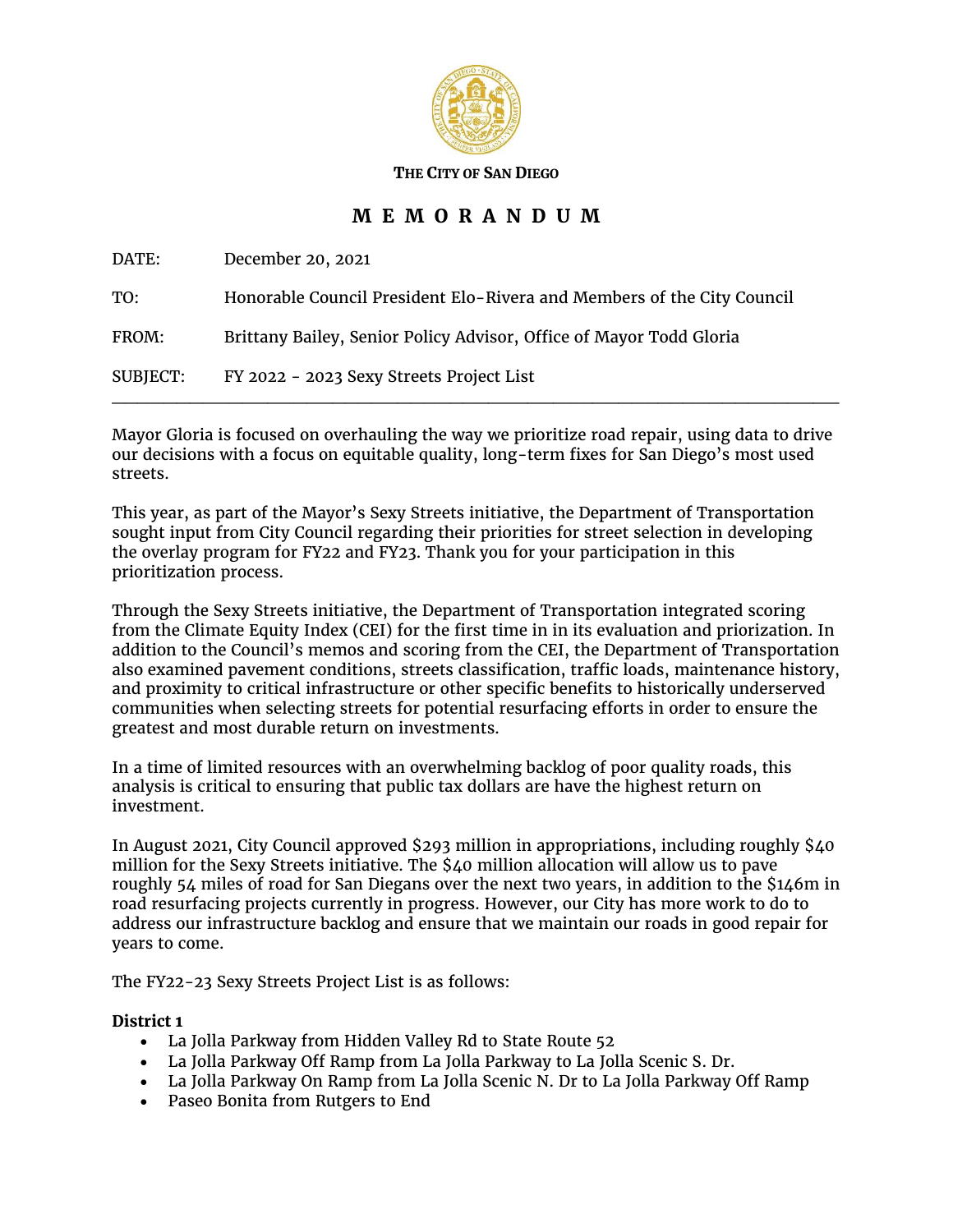#### Page 2

Honorable Council President Sean Elo-Rivera and Members of the City Council December 20, 2021

• Clemson Circle from Rutgers to End

# **District 2**

- Bacon St from W. Point Loma Blvd to Cape May Ave
- Kenyon St from Kemper St. to Wing St.
- Wing St from Midway to end
- Waco St from Dakota Dr to Cowley Way
- W. Point Loma from Nimitz Blvd to Adrian St
- Borreson St from Baker St to Ticonderoga St
- Lloyd St from Lloyd Terrace to Baker St
- Lloyd Pl from Lloyd St to End

# **District 3**

- Park Blvd from University Ave to Robinson
- $\bullet$   $\,$  C Street from 28<sup>th</sup> to 30<sup>th</sup>
- Presidents Way from Pan American East Rd to End
- Zoo Place from Park Blvd to Florida Dr.
- 33<sup>rd</sup> St from Nutmeg St to Thorn St
- Boundary St from Montclair St to Laurel St
- Covington Rd from Boundary St to End
- Felton St from Nutmeg St St to Thorn St
- Gregory St from Redwood St to Thorn St
- Kew Terrace from Nutmeg St to End
- Nutmeg St from Kew Terrace to Boundary St and Felton St to Teresita St
- Olive St from Gregory St to McKinley St
- Palm St from Felton St to McKinley St
- Quince St from McKinley St to Boundary St

# **District 4**

- Skyline Dr from Valencia Pkwy to 58 $^{\rm th}$  St
- S. Euclid Ave from Imperial Ave to Euclid Place and Olvera Ave to Logan Ave
- Reo Dr from Winchester St to Cumberland St
- Alta View Dr from Omega Dr to Paris Way
- S. Meadowbrook Dr from Meadowbrook Dr to Paradise Valley Rd
- Paradise Valley Rd from S. Woodman St to Briarwood Rd from Parkwood to City Limit
- Hilltop Dr from  $51^{st}$  St to  $51^{st}$  St
- $\bullet$  65<sup>th</sup> St from Wunderlin Ave to Broadway
- $\bullet$  68<sup>th</sup> St from Akins Ave to Wunderlin Ave
- Akins Ave from  $67<sup>th</sup>$  St to End
- Beatrice St from Lockford Ave to Dissinger Ave
- Bonsall St from Pala St to Anza Dr
- Broadway from  $60^{th}$  St to  $63^{rd}$  St
- Brooklyn Ave from  $68<sup>th</sup>$  St to  $69<sup>th</sup>$  St
- Cervantes Ave from Bonita Dr to Alta Vista Ave
- Chollas Pkwy from  $47<sup>th</sup>$  St to End
- Coban St from S. Euclid Ave to Bonita Dr
- Division St from Ava St to S.  $61^{st}$  St and City Limit to S.  $58^{th}$  St
- Glencoe Dr from San Vicente St to Guatay St
- Jacumba St from San Vicente St to Sabre St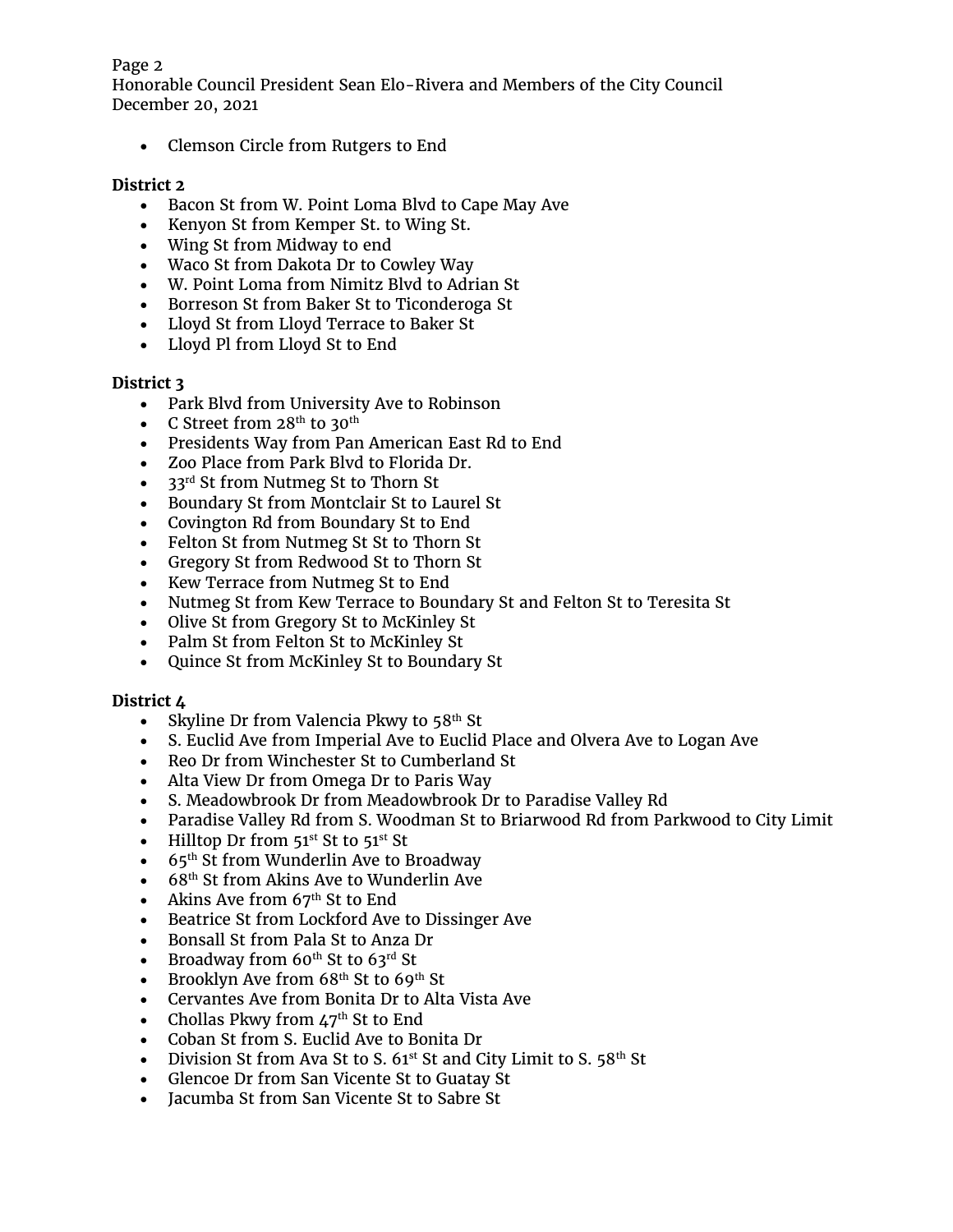#### Page 3

Honorable Council President Sean Elo-Rivera and Members of the City Council December 20, 2021

- Lockford Ave from Beatrice St to Keen Dr
- Madera St from Hilger St to  $69<sup>th</sup>$  St
- Norm St from San Vicente St to Leucadia Ave
- Plover St from Gibson St to Klauber Ave
- Rhoades Rd from Dissinger Ave to Garber Ave
- Rytko St from Pala St to San Vicente St
- San Vicente St from Meadowbrook Dr to Billow Dr
- San Vicente Ct from San Vicente St to End
- Sawtelle Ave from San Vicente St to Sabre St

# **District 5**

- Paseo del Verano Norte from Pomerado Rd to Camino Murillo
- Paseo del Verano Norte from Avenida Cordillera to Cumana Terrace
- Highland Valley Rd from Pomerado Rd to City Limit

#### **District 6**

- Balboa Ave from Balboa Way to Ruffner St and Mercury St to Kearny Villa Rd
- Clairemont Mesa Blvd from Shawline St to Kearny Mesa Rd
- Convoy St from Aero Dr to State Route 52
- Camino Ruiz from Miramar Rd to Jade Coast Rd and Mira Mesa Blvd to Reagan Rd
- Armour St from Caledonia Dr to Ruffner St
- Jade Coast Dr from Camino Ruiz to Westonhill Dr
- Ruffin Rd from Skypark Ct to Ridgehaven Ct

#### **District 7**

- College Ave from Interstate 8 to Del Cerro Blvd
- Comstock Rd from Lanston St to Fulton St
- Frost St from Health Center Dr to Berger Ave
- Genesee Ave from Linda Vista Rd to Whitney St
- Linda Vista Rd from Levant St to Genesee Ave
- Margerum Ave from Navajo Rd to Quiet Slope Dr
- Navajo Rd from Camino Estrellado to Park Ridge Blvd
- Wandermere Dr from Park Ridge Blvd to Casselberry Way and Golfcrest Dr to Sunny Brae Dr
- Waring Rd from Interstate 8 to Adobe Falls Rd

# **District 8**

- $32<sup>nd</sup>$  st from J St to K St
- Alverson Rd from W. San Ysidro Bl to Sunset Ln
- E. San Ysidro Blvd from W. San Ysidro Bl to East Park Ave
- East Park Ave from E. San Ysidro Bl to Hall Ave
- Hall Ave from E Park Ave to W Olive Ave
- Main St from S  $26<sup>th</sup>$  to S  $27<sup>th</sup>$
- Otay Center Dr from Otay Center Ct to Siempre Viva Rd
- Otay Mesa Rd from Corporate Center Dr to Continental St
- Picador Blvd from Arruza St to Smythe Ave
- S.  $27<sup>th</sup>$  from Newton Ave to End
- Sampson St from Irving Ave to Ocean View Blvd and Franklin Ave to Clay Ave
- Smythe Ave from Via De La Melodia to Avenida De La Madrid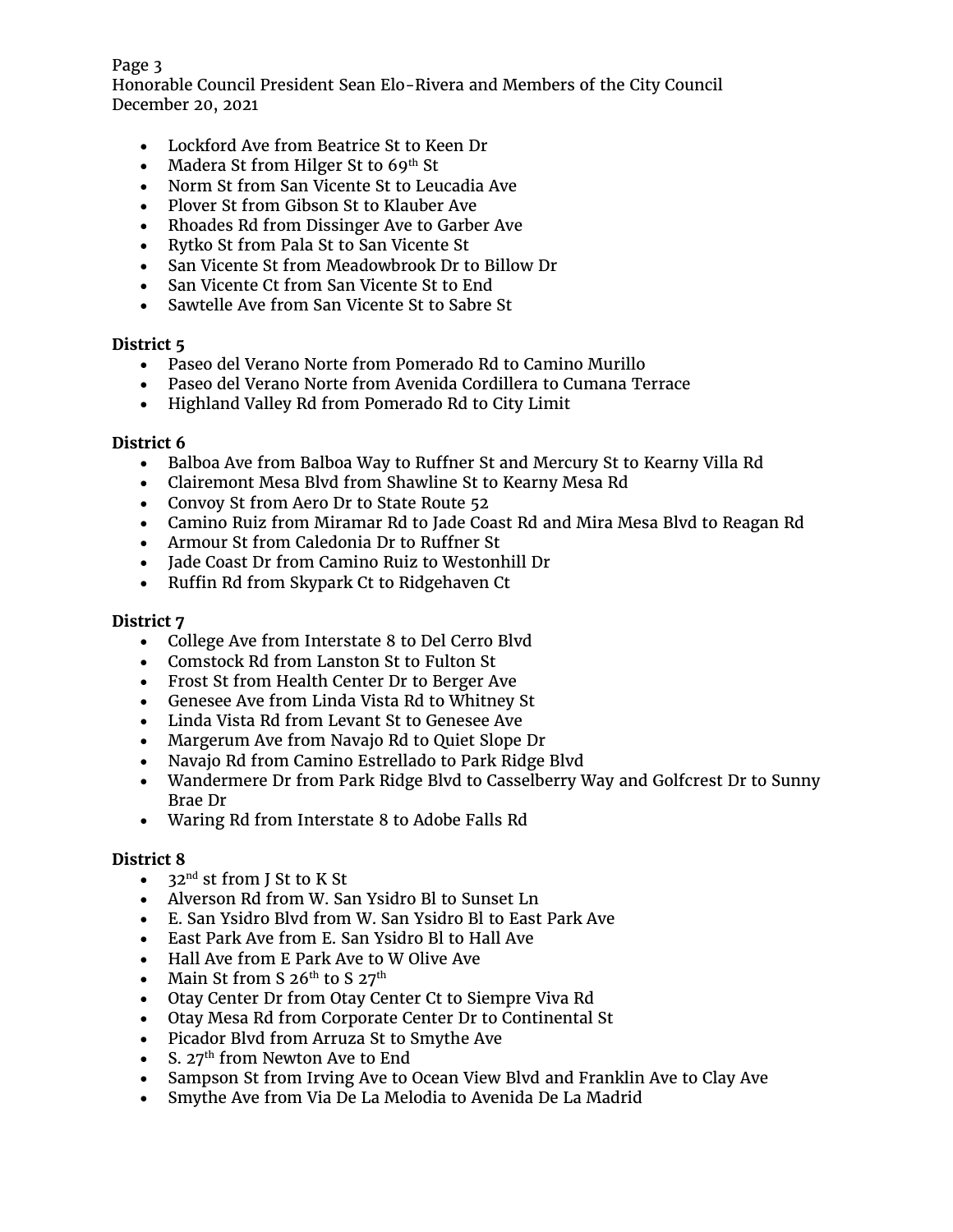#### Page 4

Honorable Council President Sean Elo-Rivera and Members of the City Council December 20, 2021

- Sunset Lane from W. San Ysidro Blvd to Averil Rd
- W. Hall Ave from Hall Ave to Cottonwood Rd
- W. Park Ave from Hall Ave to Seaward Ave
- W. San Ysidro Blvd from Alverson Rd to Dairy Mart Rd and E. San Ysidro Blvd to Cypress Dr
- W. Olive Ave from E. San Ysidro Blvd to Hall Ave

#### **District 9**

- 39<sup>th</sup> St from Broadway to F St
- $40<sup>th</sup>$  St from Hilltop St to Broadway
- $42<sup>nd</sup>$  St from Hilltop St to Broadway
- $43<sup>rd</sup>$  St from Orange Ave to University Ave
- $\bullet$  52<sup>nd</sup> St from University Ave to Landis St
- 55<sup>th</sup> St from Hardy Ave to End
- $\bullet$  56<sup>th</sup> St from El Cajon Blvd to Trojan Ave
- Adelaide Ave from  $56<sup>th</sup>$  to End
- Auburn Dr from Loris St to Corliss St and Euclid Ave to Wightman St
- Bixel Dr from Drover Dr to End
- Boundary St from Hilltop Dr to F St
- College Gardens Ct from Hewlett Dr to End
- Collier Ave from Atlanta Dr to  $54<sup>th</sup>$  St
- Dorman Dr from Drover to End
- Drover Dr from Walsh Wy to End
- Dwight from Euclid Ave to Lantana Dr
- El Cajon Blvd from  $47<sup>th</sup>$  St to  $49<sup>th</sup>$  St
- Hewlett Dr from Stone Ct to Manhasset Dr and Remington Rd to End
- Hilltop Dr from Boundary St to Quail St and 41<sup>st</sup> St to Toyne St
- Landis St from Lemona Ave to  $52<sup>nd</sup>$  St
- Lantana Dr from Euclid Ave to Dwight St
- Orange Ave from Altadena Ave to 51<sup>st</sup> St and Fairmount Av to Central Ave
- Quail St from Hilltop St to Broadway
- Raven St from F St to Hilltop Dr
- Redding Rd from Remington Rd to End
- Remington Rd from Hewlett Dr to  $55<sup>th</sup>$  St
- S.  $35<sup>th</sup>$  St from Netwon Ave to Boston Ave
- Stone Ct from Hewlett Dr to End
- University Ave from  $60<sup>th</sup>$  St to College Ave
- Wightman St from Euclid Ave to Auburn Dr
- Winona Ave from Trojan Ave to El Cajon Blvd
- Yerba Anita Dr from Yerba Anita Way to End
- Yerba Anita Way from Yerba Anita Dr to College Gardens Ct

Following this memo, these projects will be bundled into contracts for design, bid and award. Streets in the project list will be also evaluated for upgrades to ADA ramps, high visibility crosswalks, and bike lanes, as applicable. Staff expect construction to begin in phases over the next six to 24 months. If you have any questions, please contact me at 619-533-4053 or [bnbailey@sandiego.gov.](mailto:bnbailey@sandiego.gov)